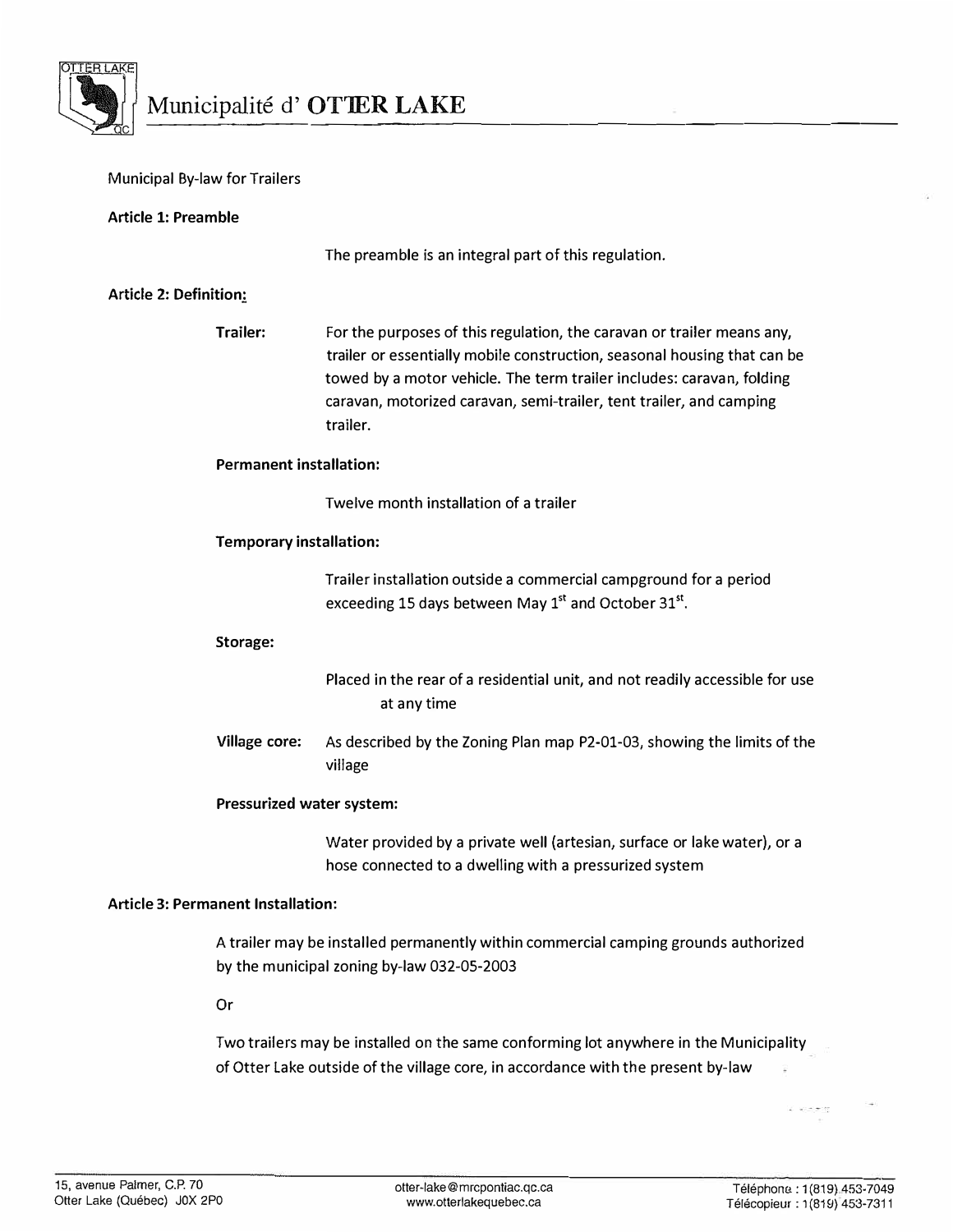

## Article 4: Temporary installation:

hereinafter, provided that all the following conditions have been met; anywhere in the municipality of Otter Lake, A trailer may be installed on a temporary basis between May 1<sup>st</sup> and October 31<sup>st</sup> under the circumstances specified

## 4.1 Authorization from the municipality

for the authorization is the responsibility of the owner and must be received prior to the Written authorization is required from the municipality in the form of a permit. Request installation of the trailer, for either a permanent or temporary installation.

### 4.2 Mobility

The trailer must be mobile at all times and must be removed from the premises within temporary installation. 24 hours upon request from the municipal inspector, for either a permanent or

# 4.3 Water supply and waste water disposal

system conforming to provincial by-law Q2, R.22, for either a permanent or temporary If a trailer is serviced by a pressurized water system, it needs to be serviced by a septic installation

### 4.4 Visitors

municipal regulations. to a representative of the municipality. Installation of the trailer shall comply with all period not exceeding fifteen (15) days, a request shall be made by the owner of the lot A tolerance for a trailer on a lot on which is built a main building will be granted for a

## 4.5 Location of installation

margins. Trailers in the village core must be installed at the rear of a dwelling, within the set back

# Article 5: Conditions for the installation of a trailer

All trailers to be installed must:

a special permit from the Ministère des Transports du Québec; Be licensed and must be able to be moved by a domestic vehicle without obtaining

plan of the municipality Zoning by-law # 032-05-2003 and Le Guide de bonnes All trailers must respect the protected waterfront band, as defined in the Master pratiques de la ministere de l'Environment et de la Faune du Quebec-Proctection des rives, du littoral et des plaines inondables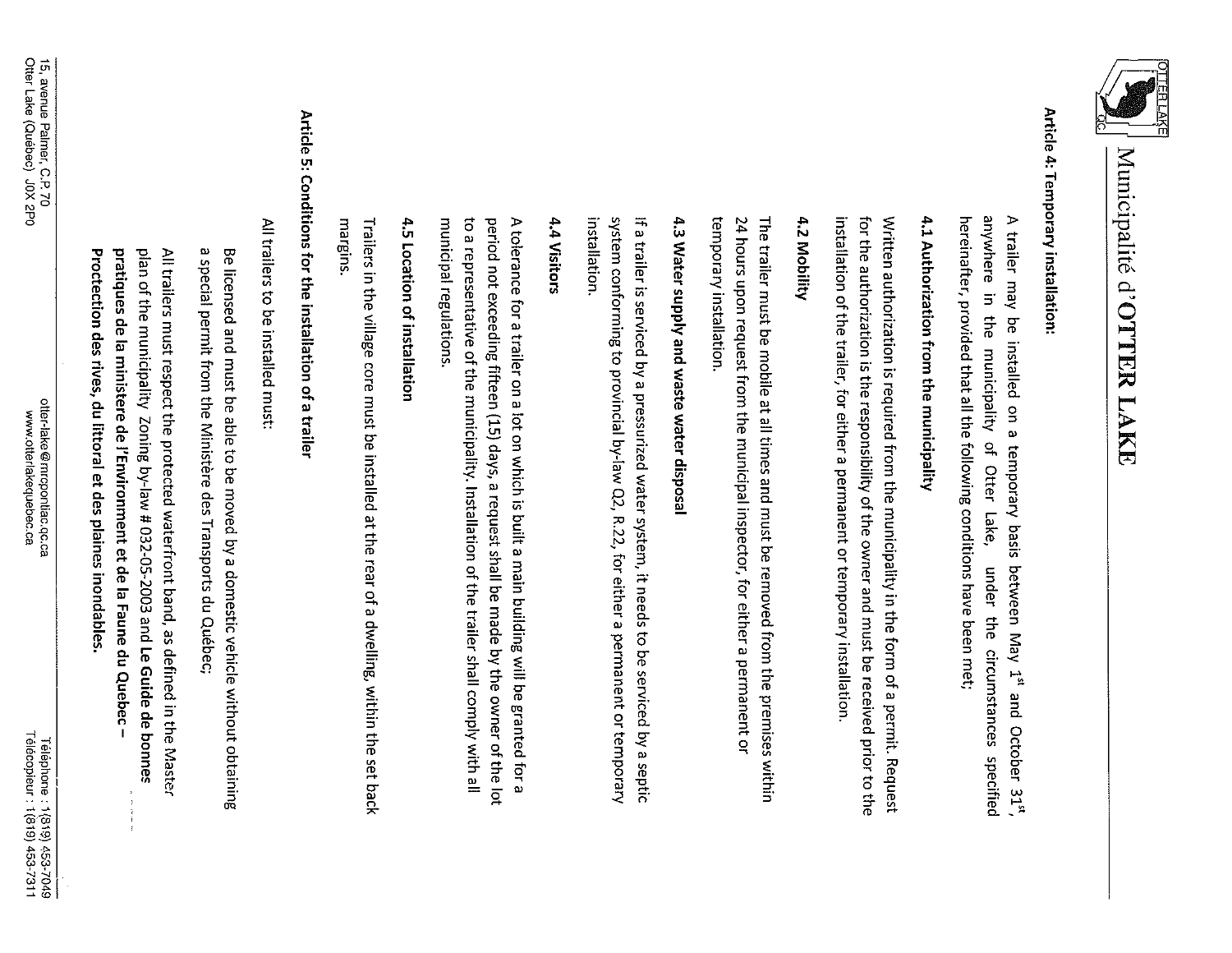

be kept clean and free of any nuisance materials. All trailers must be up-kept and in functioning condition. All installation sites must

# Article 6: Complementary constructions authorized on vacant lots occupied by a trailer

- A gazebo, patio or a terrace of a maximum area equal to that of the trailer, excluding any extension, can be installed on the site but must not enclose the trailer;
- An accessory storage building with a maximum surface area equal to that of the trailer, excluding any extension, can be installed on the site;
- -For a tent trailer, the area is calculated when it is closed;
- A building permit must first be obtained from the municipality for the establishment of these accessory constructions.

### Article 7: Storage

Storage within the village core must be in the back yard of the home and stored in such cannot be serviced by water, sanitation or electricity. a manner that it is not readily accessible for use at any time. In this case, the trailer

In no case can a trailer be used for permanent residential purposes

In no circumstance can a trailer be stored on a vacant lot within the village core

# Article 8: Fees for the issuance of the permits

regulations regarding the taxation by-law, reviewed annually All charges for a trailer permit, either permanent or temporary, will be set by municipal

### Article 9: Officer in charge

present by-law is respected, between the hours of 7:00 a.m. and 7:00 p.m. The owners questions in order to respect of the present by-law tenants or occupants are obliged to let the responsible officer in and to answer all property, as well as the inside of a trailer or building in order to determine that the The officer responsible, while exercising his duties, has the right to visit, all immoveable

deems necessary Moreover, the officer responsible may take photos as well as any samples that he